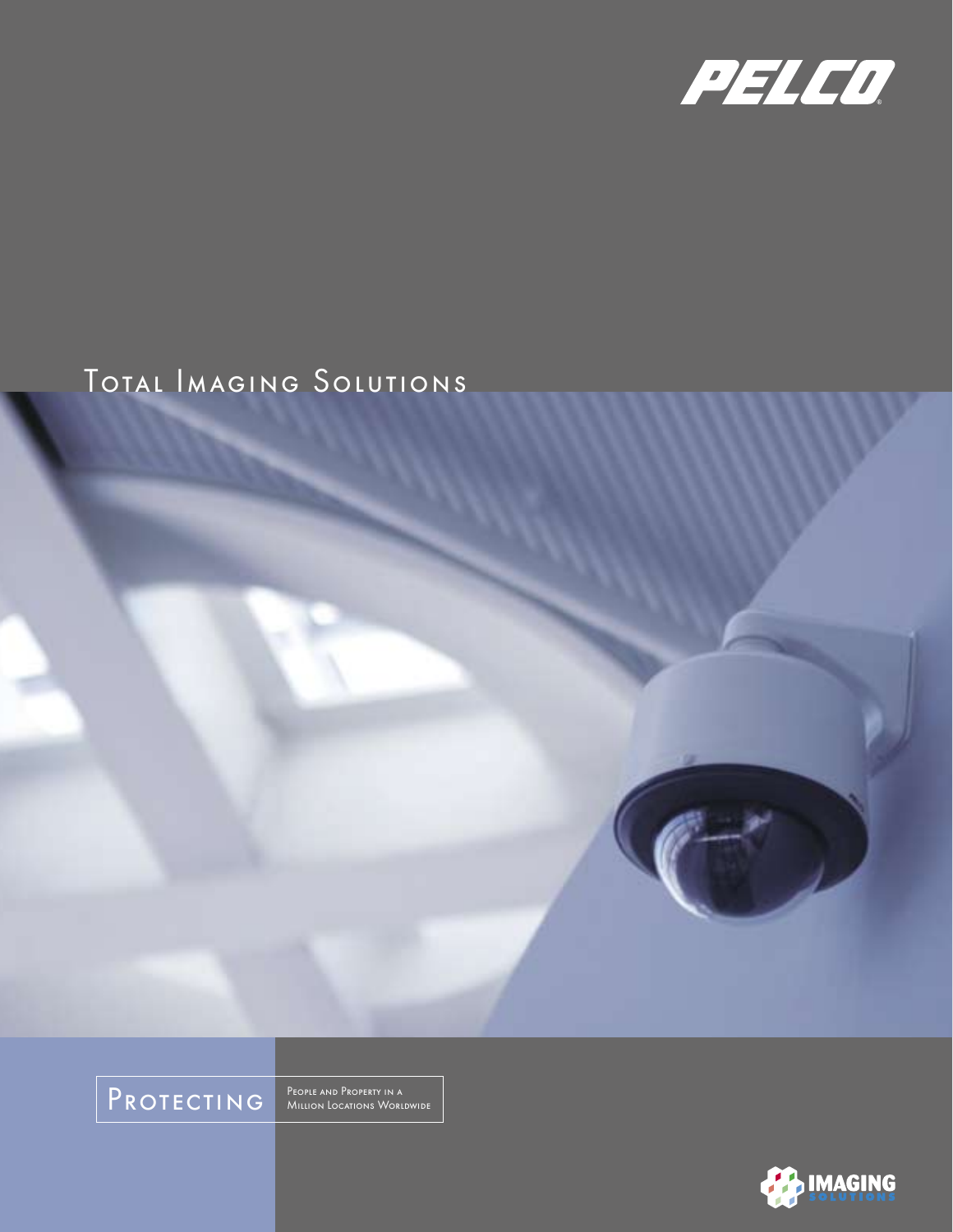# Total Imaging Solutions – Exceeding Expectations In Every Application.

Pelco is proud to offer the widest selection of professional video security and imaging products available. We have the breadth of product line you need to fit your application challenges, from budgetconscious compact cameras to high-end integrated positioning systems. Pelco offers state-of-the-art technologies that meet the requirements of even the most demanding applications, in every lighting condition imaginable. What ever you need, Pelco has an imaging solution for you.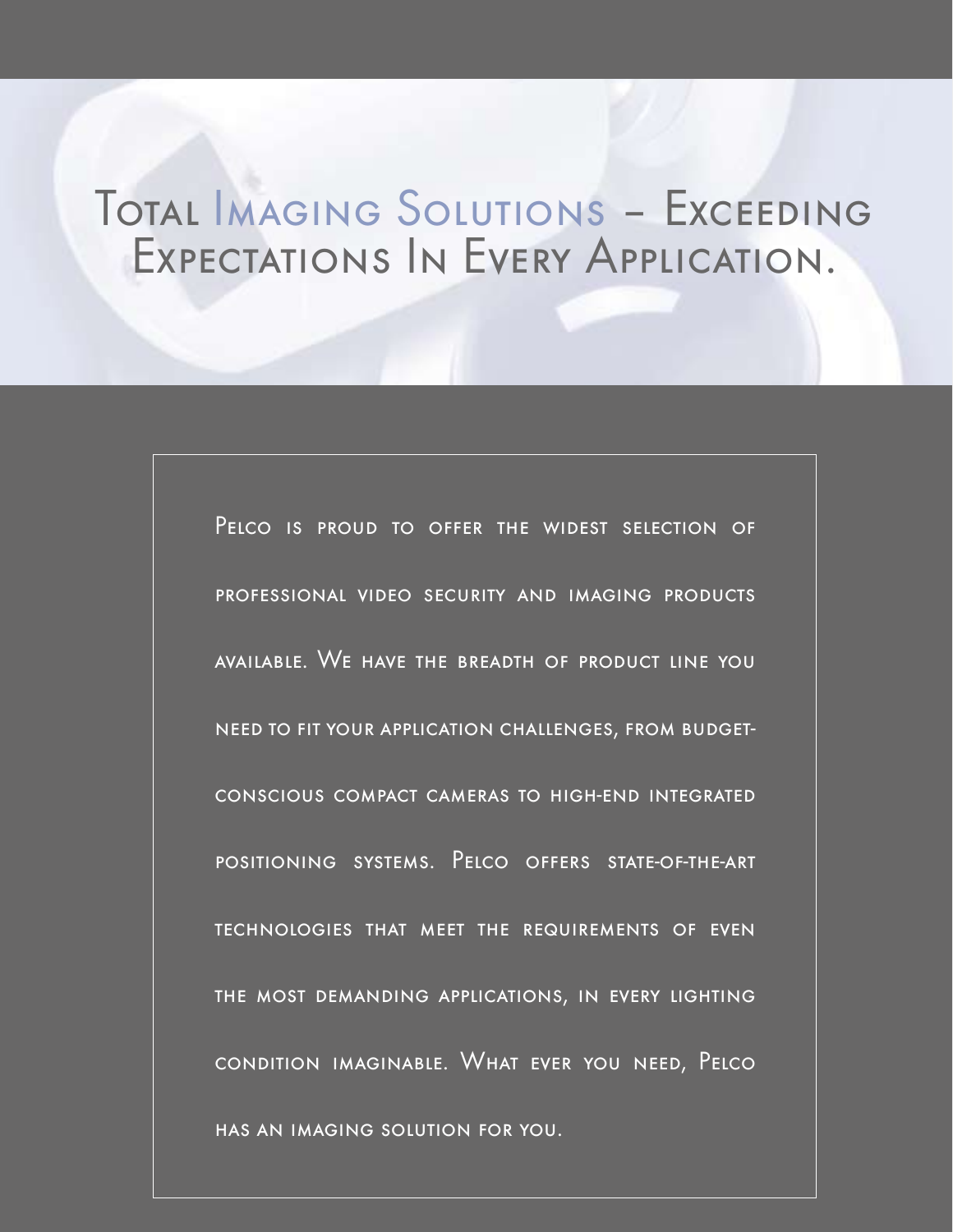## DIVERSE APPLICATIONS... UNIQUE SOLUTIONS

#### A Solution For Every Application

Pelco's array of imaging solutions for the video security market is without equal, ranging from economical and standard-featured compact cameras to the most advanced, high-performance camera positioning systems available today. Pelco offers the industry's largest selection of fixed cameras and lenses, each boasting specific features that make them ideal for various applications. Our Camclosure Series are discreet, easy-to-install systems that include camera, lens and enclosure in an easy-to-order package. And for the most demanding applications, look to Spectra III and Esprit, the industry's leading pan/tilt/ zoom products with the most sophisticated software features available anywhere.

#### Superior Images, Around the Clock

Today's 24/7 applications require cameras that perform even after the sun goes down. Pelco's LowLight™ technology, available across our complete range of imaging products, dramatically enhances camera performance by automatically adjusting shutter speeds to compensate for darkening conditions. Pelco's Day/Night capabilities – available in standard fixed cameras, Spectra III, or Esprit – feature auto or manual switching between color and black-white modes, yielding clear color images during daylight hours and increased sensitivity, real-time monochrome images during nighttime hours.

#### Image Clarity In High Contrast Conditions

Many installations must deal with lighting condition extremes, whether it is a dark-to-light transition at a doorway to the outside or full-length lobby windows that face the sun. These high-contrast, dynamic-range conditions pose some of the greatest challenges faced by a security camera. Pelco uniquely offers imaging solutions in our fixed camera and Spectra III product lines that will manually or automatically adjust for (WDR) scenes.

#### A Solution For Every Environment

Today's imaging systems must meet the challenges for protection against vandalism, temperature extremes, rainfall and humidity, as well as protection against environmental conditions caused by industrial processes, vehicle exhaust, and salt air. In each instance, specialized enclosures are critical to providing the needed protection to ensure that your imaging system remains operational. Pelco offers the broadest range of imaging solutions, whether your application requires normal environmental protection, vandal/impact resistance, pressurization, or explosion-proof capabilities.





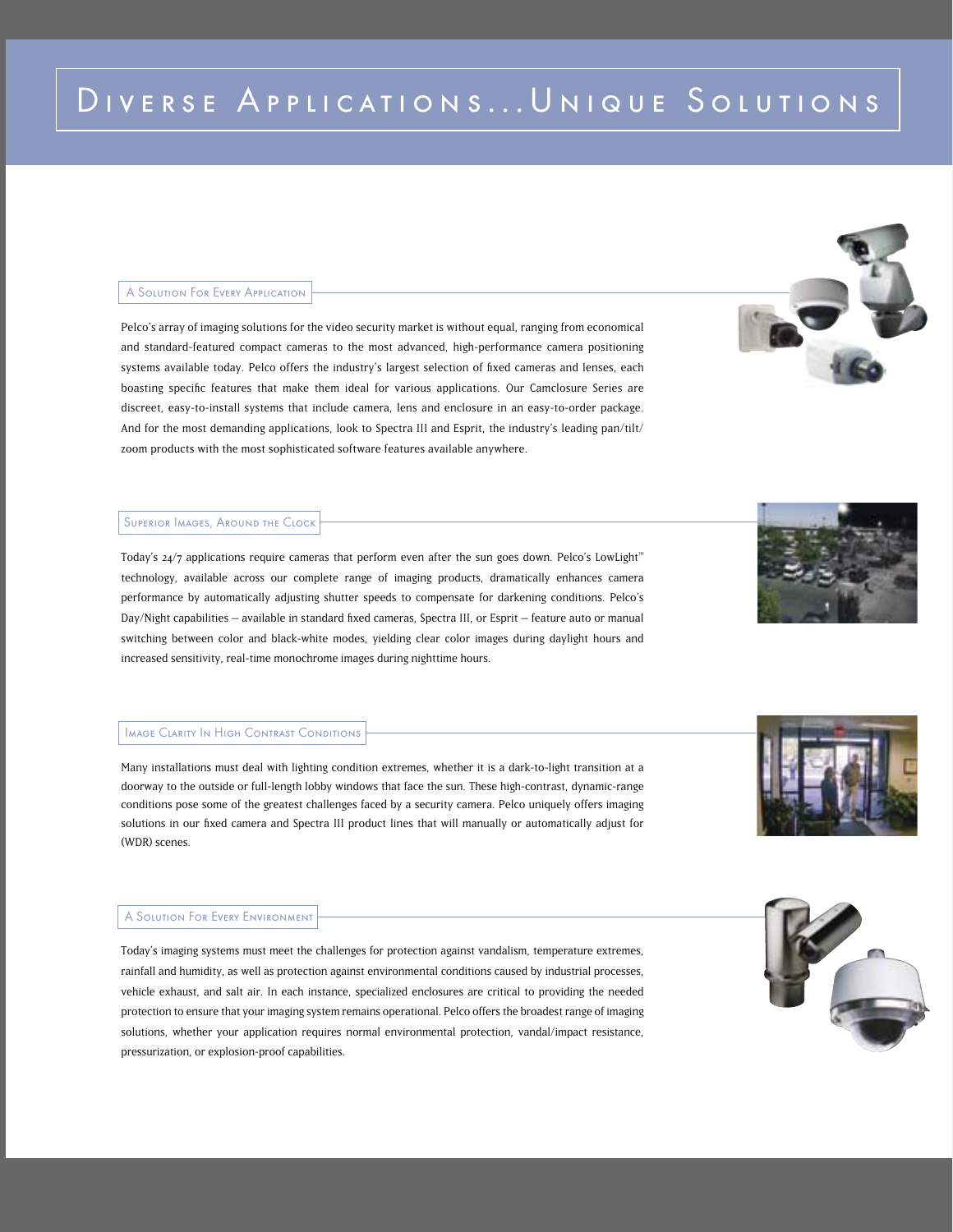#### Video Security Cameras

Our broad selection of fixed cameras integrates the industry's leading camera technologies, including Sony SuperHAD and ExViewHAD CCDs and Pelco's revolutionary SIMD imaging technology. Pelco's fixed camera solutions include models with Day/Night, WDR and LowLight™ capabilities, as well as built-in Unshielded Twisted Pan (UTP) transmitters, integrated mount connections and unique camera set-up tools. Whatever the application, Pelco cameras are designed to make every installation a clear success.

#### Camclosure Systems

Camclosure Systems integrate a camera, lens and enclosure into a discreet, compact and extremely rugged package, bringing together all the elements needed for a typical, fixed indoor or outdoor security installation. These attractive systems offer a variety of options with a whole host of features that make every Camclosure fast and easy-to-install and most importantly, very secure.

#### Spectra III Positioning

Spectra III SE is the industry's leading integrated, high-speed dome system, featuring a broad range of enclosure options, a variety of camera/lens options, and the industry's leading software feature set. Designed for wide appeal, Spectra III SE boasts state-of-the-art window blanking, custom camera settings for presets, UTP and Fiber Optic options, LowLight™ Technology, back box memory, and a host of industry leading features that guarantee your success with your every application challenge.

#### Esprit Integration

Esprit is the industry's only completely integrated pan/tilt style positioning system. Esprit features highspeed dome-like performance in a package that is able to look above the horizon, or provide deterrent presence in your perimeter, traffic, or parking lot applications. Whether your application requires a custom camera and lens combination or a state-of-the-art pressurized optics package, Pelco offers a range of camera/lens and software options that make Esprit positioning systems the most versatile pan/tilt available anywhere.









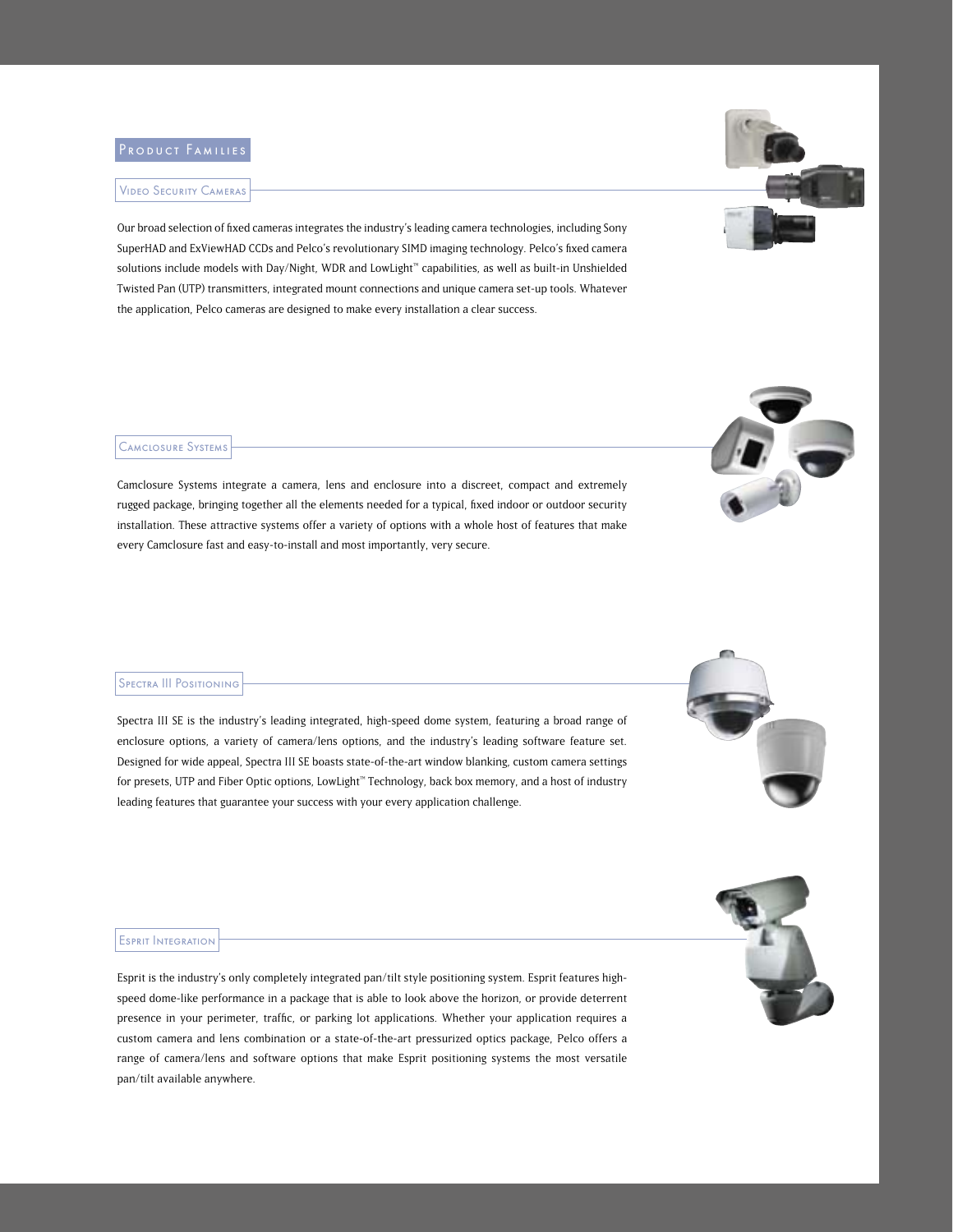

Because each video security installation requires a range of imaging solutions based upon camera location, environment, or desired visual effect, only a provider with a complete range of products, technologies and enclosure solutions can meet those challenges. As the largest video security provider in the industry, with the broadest product range in the industry look to Pelco for all of your imaging requirements...in every application.



Aesthetic or Discreet Applications

Overt and Deterrent Applications





Harsh or Extreme Environment Applications

General Surveillance